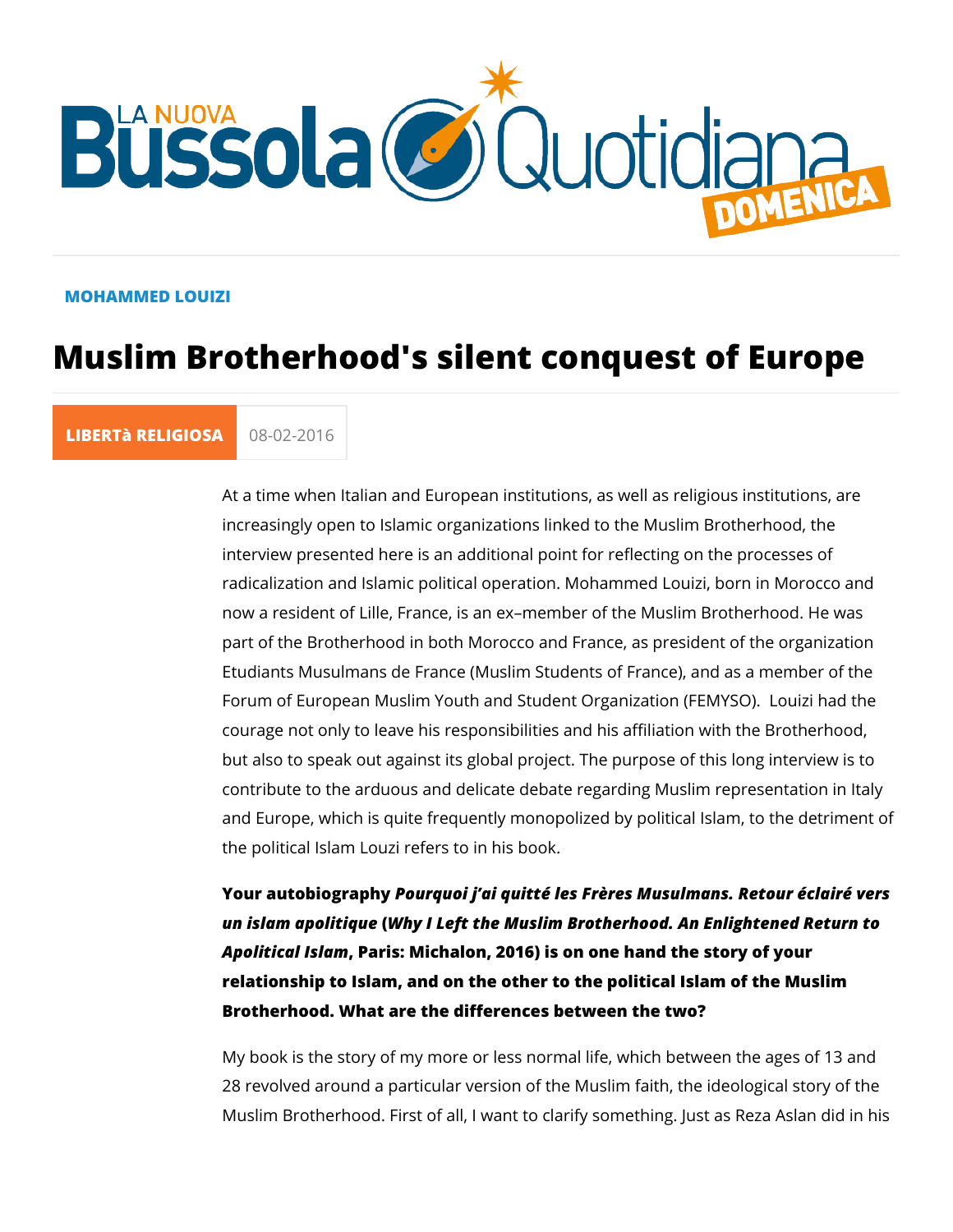book "No God But God: The Origins, Evolution and Future of Islam," I make a vital distinction between "faith" and a "story of faith." As Aslan stated, "Religion, it must be understood, is not faith. Religion is the story of faith." If "faith" remains "mysterious and ineffable," then religion – in my case, Islam – is a "story of faith" or of several faiths, through various doctrines, the institutionalization of symbols, myths, rituals, and practices, to give meaning to the existence of a community that shares the same Muslim faith; sometimes it also causes intra- and extra-communal conflicts. That said, the story of the Muslim Brotherhood and of political Islam in general, beyond just "kidnapping" faith, makes faith a tool offered to political and military power for the purpose of dominating and subjecting the other. This applies to the other who is within this virtual community and does not share the same story as the Muslim Brotherhood; it also applies to the other who is outside and does not recognize herself in this story because she is faithful to another religion, as well as to one who is outside all religion and lives his life without God or master. In this sense, one of the main differences between "Islam" and "political Islam" lies in the need to more clearly differentiate the two. Islam – I might dare to say "Islams" in the plural – is a collection of stories rooted in history since the advent of the Prophet Mohammed, which in some cases includes politics as an internal element of the religion (political Islam), and in other cases considers it an external element (social Islam and Sufism). Islamism erases these subtleties and differences in order to impose its own totalitarian vision and oppressive politicoreligious doctrine, unfortunately inserting itself into a historical continuity rooted in the events immediately following the death of the Prophet in 632 CE. I illustrated this and other differentiations in my book, contrasting them with another enlightened vision, another story of the Muslim faith, that is absolutely apolitical; its main ingredients are simplicity, humanity, non-violence, and a certain idea of progress that reconciles faith and reason, doubt and truth, human nature, knowledge, and peace.

# **You lived as part of the Muslim Brotherhood in Morocco and France. In your book you emphasize the difference in their goals, which are on the one hand "taking power," and on the other "integration," which corresponds with institutional infiltration...**

In all the countries in which the Muslim Brotherhood is present, both in the East and in the West, the Islamist project has not changed from the time the movement was founded by Hasan Al-Banna in 1928. The goal is to retake the Islamic Caliphate to its historical boundaries, including the places in which Islam had settled in Europe. This project has a name: tamkin, or "put into action." In the Arab-Islamic world the movement has had its ups and downs. Sometimes it has been able to break through. At other times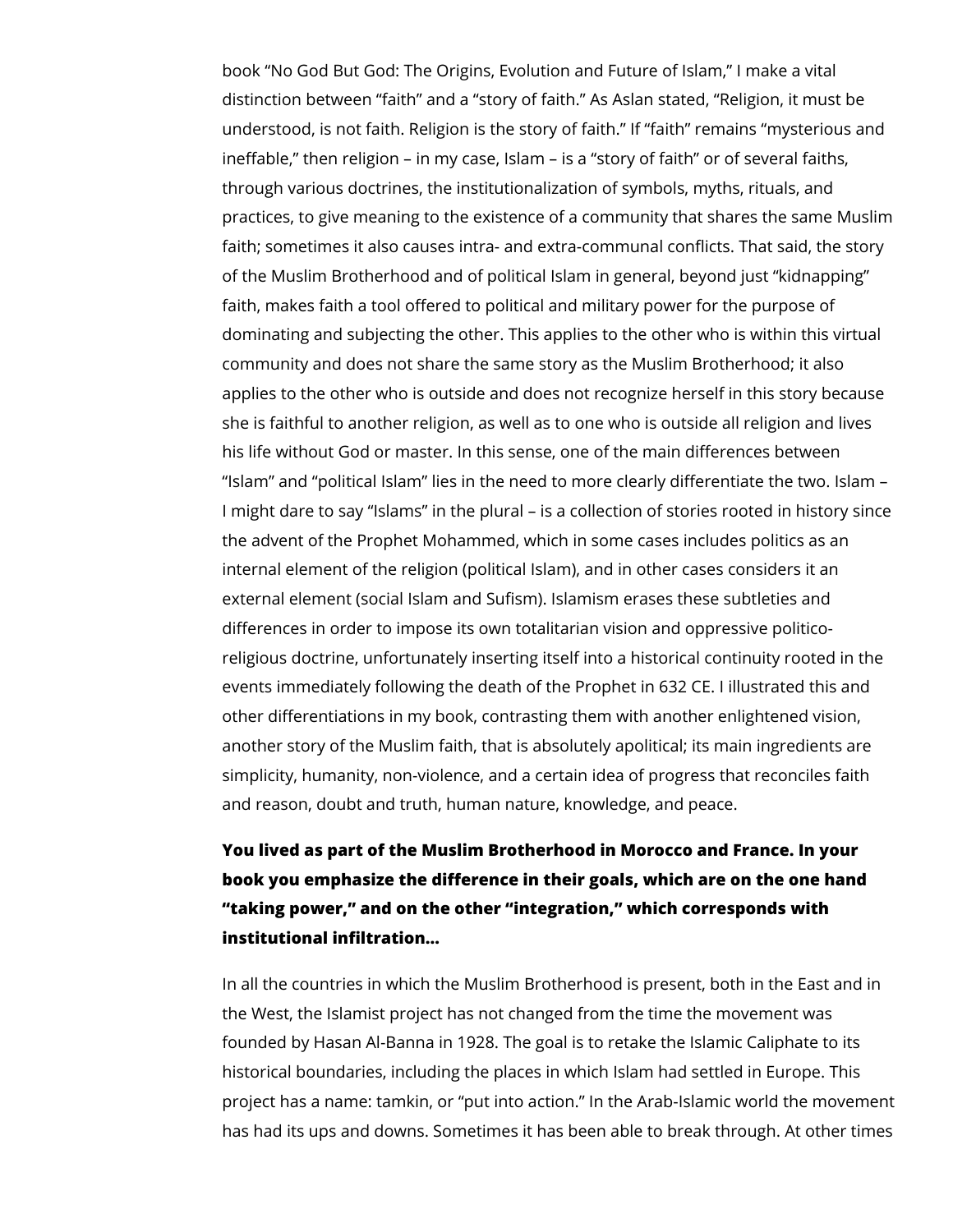it has had its difficulties. But it has never disappeared. The Muslim Brotherhood itself describes its influence as successive cycles: birth, ascent, apogee, decline, latency, then again ascent, and so forth. Here in Europe and the West the situation is different. Indeed, while the Arab-Muslim world is already considered an acquired "territory," this is certainly not the case in the West. Since the early 1980s the Muslim Brotherhood has been working in Europe to acquire various private "territories" for the purpose of introducing their Islamist story over time as an element of the national story of each European country. This operation is called tawtin, or "become citizens, integrate"; it is put into practice by building mosques, purchasing various developed properties, building private schools, and so forth. This is because without tawtin, the tamkin project cannot be effectively brought to fulfillment. While tawtin is the territorial goal of one stage, tamkin is the final goal so that the law of Allah, as understood by the Brotherhood ideologues and ulema, may dominate Europe in order to annex it to the Islamic state the Brotherhood so longs for. Chakib Benmakhlouf is the ex-president of the FOIE (Federazione delle Organizzazioni Islamiche in Europa, or the Federation of Islamic Organizations in Europe), to which the Lega Islamica (Islamic League) belongs and to which the UCOII (Unione delle Comunità e Organizzazioni Islamiche in Italia, or the Union of Islamic Communities and Organizations in Italy) also refers. In a 20 May 2008 interview with the Arab daily Asharq Al-Awsat he stated: "within the FOIE we have a plan of action; we have a plan of action over twenty years: we have short, medium, and long term plans. Unfortunately, some events that happen from time to time negatively impact the progress of our operation. Some Muslims have quickly felt attracted to marginal skirmishes, and all that has disturbed our global action plan." [translated from the Italian, Trans.]

### **The Muslim Brotherhood chooses who will be a part of the organization and not vice versa. True?**

The predator/prey coupling assures balance in the food pyramid in an ecosystem. Predators select their prey according to criteria dictated by nature. The Muslim Brotherhood pyramid that describes the phases of tamkin also has its "predators"; they select their prey based on criteria dictated by ideology and by the need for human resources in the global tamkin project. In the Muslim Brotherhood, those who join themselves to the project do not choose that association. As an obscure sect the Brotherhood chooses them, and its oldest members co-opt them at the end of a highly particular path of initiation.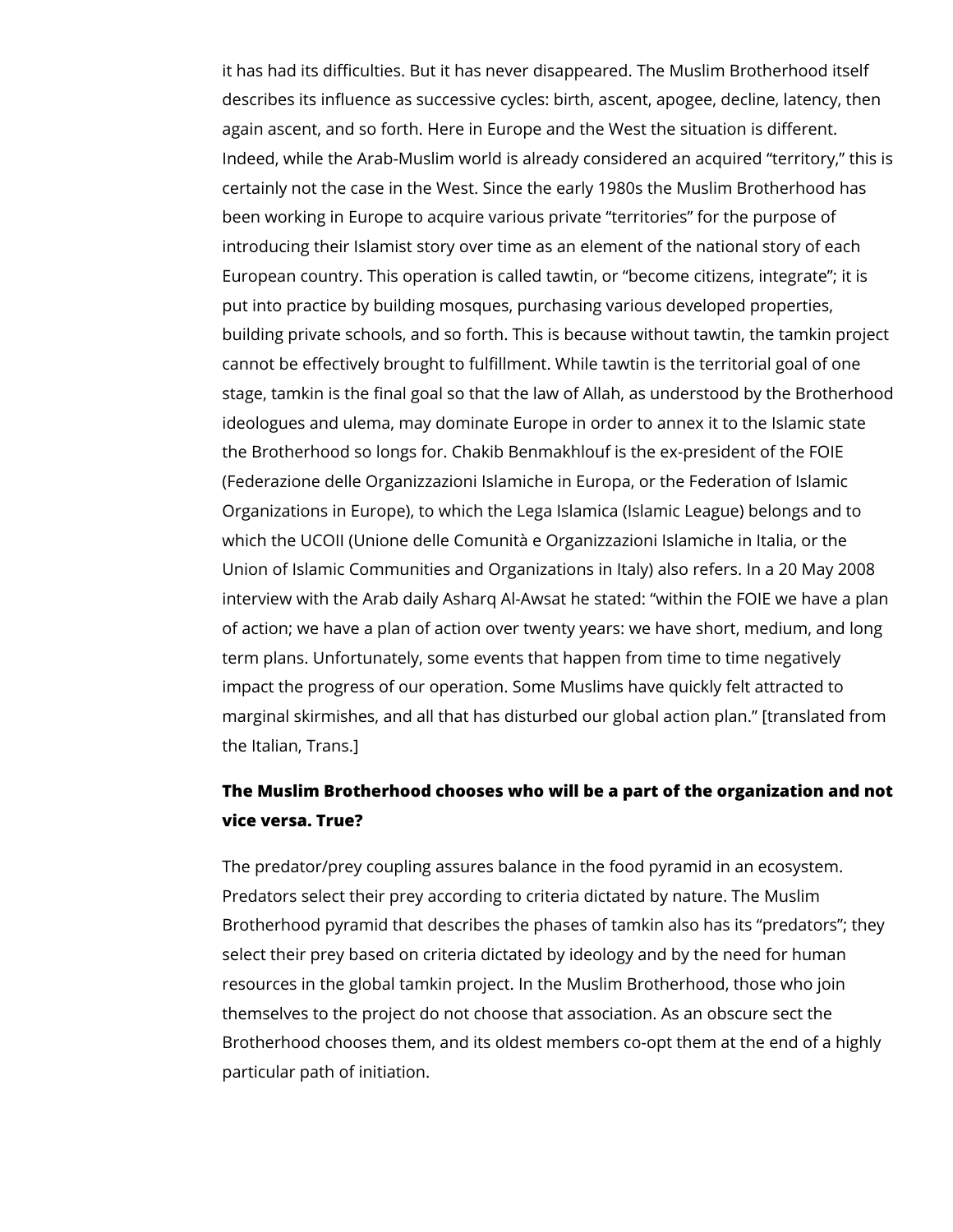#### **What is the significance of the oath to the Brotherhood that represents the final moment of initiation?**

Beyond just a territory, the tamkin project needs a solid human base. This is an ideological concept, frequently used in the writings of Sayyid Qutb, one of the principal ideologues of the Brotherhood, particularly in his exegesis of Suras VIII and IX of the Qu'ran. According to Qutb, the creation of an Islamic state in any territory has a superior preliminary educational, ideological, and organic phase that first and foremost establishes a solid human base made up of persons, brothers and sisters, who are well instructed and convinced about the idea and necessity of the creation of the Islamic state – persons who are ready at any moment to sacrifice everything, including their lives, in order to actualize and defend it, for good or for ill. Qutb cited the example of the Prophet Mohammed, who was able to found a human base of convinced companions in Mecca before emigrating and settling in Medina, his new territory for establishing the first conquering Islamic state; that is the political interpretation of this Brotherhood ideologue. These predator-Brothers work to identify recruits to form a solid base, a firm core, in every country. During ideological initiation, the ten pillars of the loyalty oath as envisioned by Hasan al-Banna are illustrated, which are "understanding, sincerity, action, jihad, sacrifice, total obedience, endurance, faithfulness to the commitment, brotherhood, and total trust"; the candidates who respond to the ideological standards pass to the phase of the loyalty oath, in which they explicitly commit themselves by repeating the following declaration: "Before Allah the Omnipotent, I commit myself to rigorously observe the dispositions and the precepts of Islam and to conduct jihad to defend its cause. Before Him I commit myself to respect the conditions of my faithfulness to the Muslim Brotherhood and discharge my duties regarding our confraternity. Before Him I commit myself to obey his directors in times of prosperity and in times of difficulty, to the limits of my strength, to the extent that the orders given to me do not require me to commit a sin. I swear this oath of loyalty, to which Allah is a witness." From that moment on, the new recruit has the mission to work for the tamkin project, enlightened by the legendary motto of the movement: "Allah is our final goal, the Messenger is our example and guide, the Qu'ran is our constitution, jihad is our life, dying on Allah's path is our highest hope!"

### **Is the loyalty oath indispensable, or are there different levels of belonging to the Brotherhood, particularly in Europe?**

An outside observer of the Muslim Brotherhood's operations in France might think there are tens of thousands of active brothers and sisters. The reality of the numbers is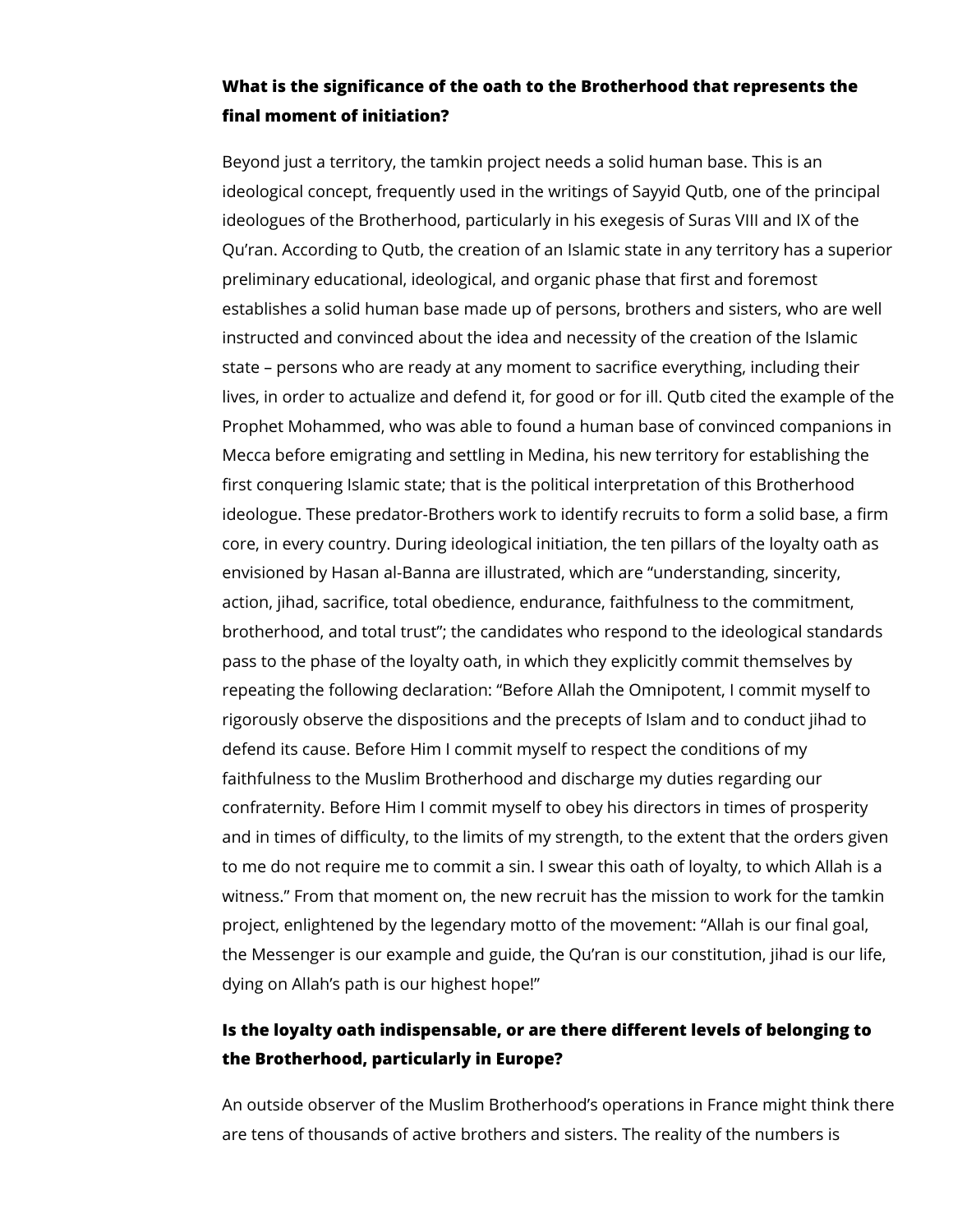different. Even being generous, the total is not above a thousand persons scattered throughout France. It is decidedly small with respect to the weight they carry in the Muslim faith community, but it is sufficient to constitute the solid base around which other and apparently independent networks and associational structures can gravitate. The Muslim Brotherhood is an organization that has uninterruptedly modernized its strategic action for eighty-eight years. Initially the ideology was spread according to an archaic model similar to a spiderweb, which ran the risk of weakening or actually disappearing in the case of a counterstrike; cutting off the head of the spider, the Brotherhood – in this case the Supreme Guide who is officially in Cairo – would decapitate the entire structure of the Muslim Brotherhood. Today this way of operating has been surpassed. The organizations in the Brotherhood look like a starfish, in that you can cut an arm off, but it does not die; rather, it grows a new arm. Better yet, when you cut off an arm a new, independent starfish is born, and so forth, in a sort of impressive and infinite multiplication. If in every starfish the Brothers place one or more members infected with the Islamist virus, that is enough to contaminate everyone around them. In this way the Brothers aim to guarantee an ultra-indoctrinated human base for the purpose of spreading themselves and infiltrating every structure with a single coup that brings great benefits, including benefits that have no organic link with the main headquarters.

# **The Saudi intellectual Turki al-Hamad stated in a recent interview that young Arabs "have grown up with an overdose of religion," which has led some of them to become radicalized. Can the Muslim Brotherhood organizations be identified with this "overdose of Islam"?**

The notion of "globality" in the Islam of the Brotherhood is sufficient to give one reason to accept Turki al-Hamad's statement. The Islam of the Brotherhood concerns itself with everything from cradle to grave. No moment, no gesture, no thought, no dream must escape from this totalizing and totalitarian Islam. And yet, beyond this onerous quantitative aspect, there is another qualitative aspect that is even more powerful and perilous. It concerns the ideological content of the indoctrination, a content that creates a sentimental and emotional divide between the subjects and the environments from which they come. Two examples. When the Brothers teach the theological dogma called "al-walà wa-al-barà," that is, "faithfulness [to all that is Islamic] and disapproval [of all that is not]," they instill a deadly binary logic into a young person's spirit that there exists a "we" and a "they" in society. "We," the saved group, and "they," the damned group. "We," the victims, and "they," the oppressors. "We," the best community, and "they," the depraved community. Worse yet, they communicate to the young person that, in the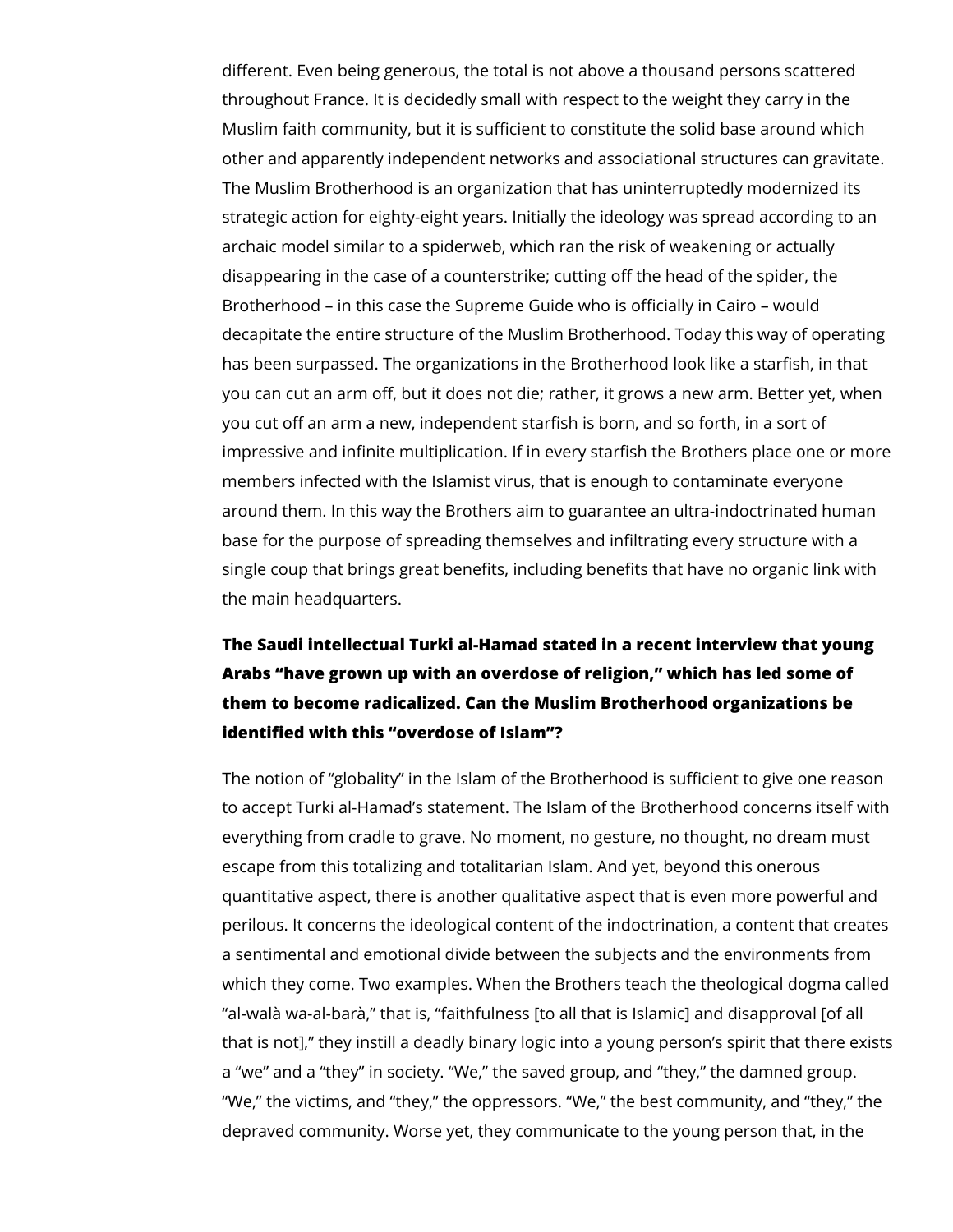name of Islam, it is forbidden to love "them" and that, in the name of the faith, we must hate "them." Hatred towards the other becomes an act of faith, an act of adoration. In the educational program of the Brothers there is a foundational chapter entitled "Love for Allah and Hate for Allah." The second example is the ideological construction around armed jihad. The Brothers consider this jihad as a religious obligation for all Muslims unto the Last Day. Everything becomes a means to keep the flame alive in the mind. I leave to the reader the translation of Hassan al-Banna's jihad letter that I discovered in France when I was a Muslim Brother.

# **One tends to believe that the Muslim Brotherhood is concerned only with religion, but in your book you explain that there is also business and money that originates outside the country…**

The Muslim Brotherhood considers money a powerful weapon for the tawtin project and for acquiring new private territories that function as supports for the project itself. They have highly lucrative businesses. For example, the president of the UOIF manages or co-manages various transportation and real estate companies. They count on the money of the deceived faithful in the mosques colonized by the Brothers. But all this is not sufficient. Prior to 11 September 2001 they depended greatly on Saudi donors. In the last few years they depend on the finances of the Qatar Charity and Kuwaiti donors. Furthermore, in France and other countries the Brothers benefit from public subsidies. In France the remuneration of teachers and the managing members of four private schools – in which the UOIF counts on Islamizing and indoctrinating the human resources of the future – comes from State coffers.

### **What are the books and texts the members of the Brotherhood study? What role does the thought of Hasan al-Banna play today?**

The Brothers do not read or write much. Apart from the writings of Tariq Ramadan, I am not in a position to list other members of the UOIF that have written something, apart from rare exceptions. Furthermore, the Brotherhood preachers read only other Brothers and their ancestral and contemporary sources. I do not know if they read the Qu'ran. Among the ancients, we find al-Bukhari, Ibn Taymiyah, and al-Ghazali. Among the moderns and contemporaries, Muhammad Ibn Abd al-Wahhab, Hasan al-Banna, Sayyid Qutb, and Qaradawi. In any case the literature of the Muslim Brotherhood, among which are several letters by Hasan al-Banna, is essential and fundamental.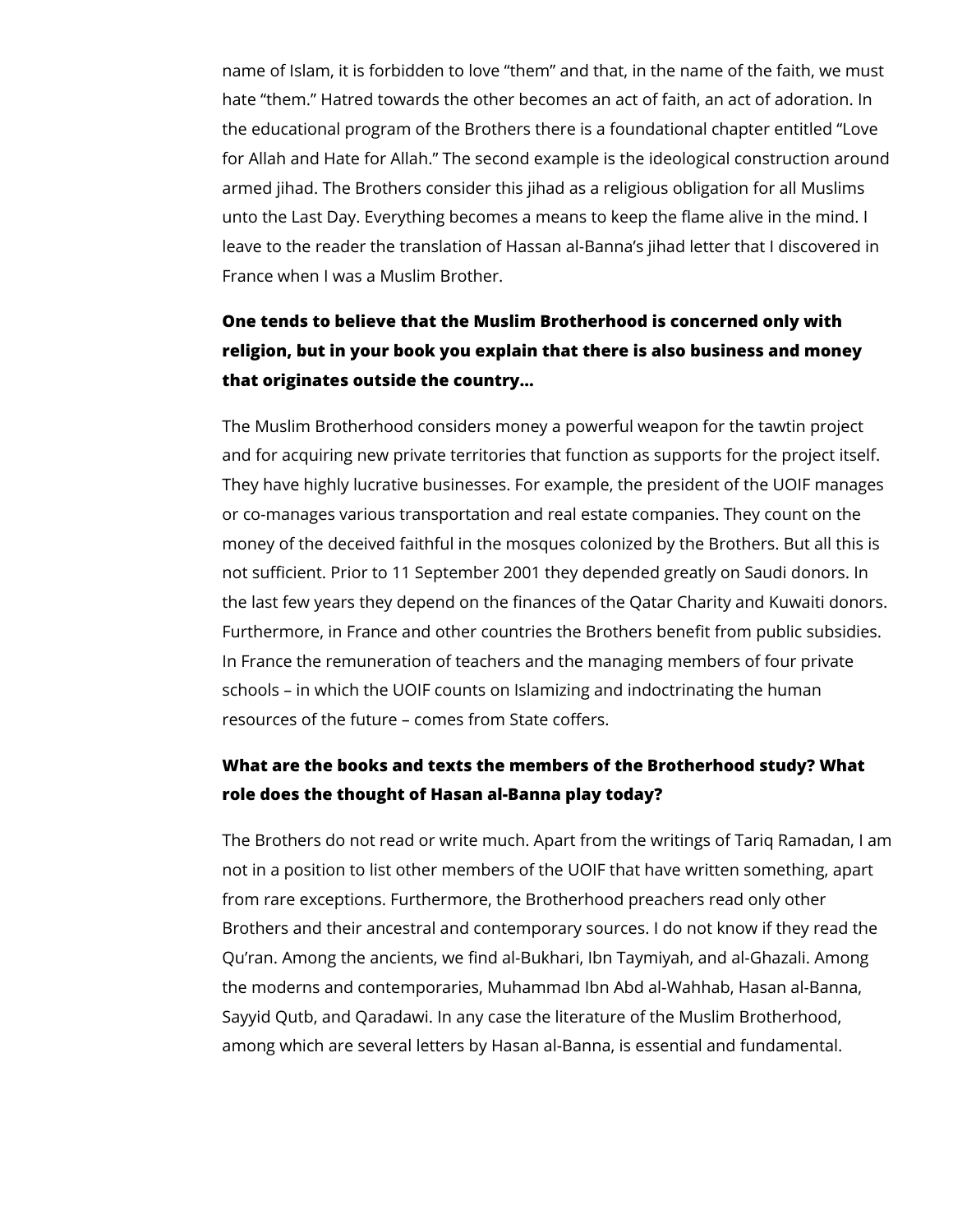### **What organizations and which individuals of the Muslim Brotherhood worry you the most?**

That depends on what you mean by dangerous. As far as I know, I can confirm that there are not arms caches in the mosques colonized by the Brothers. In the absence of an immediate danger relative to armed jihad, there is the ideological danger linked to the indoctrination of young Muslims, in particular, to subjugate them to a totalitarian project. Should we continue to close our eyes and feed the beast with public funds? Should we continue to open the doors of European institutions to the representatives of the Brotherhood? Should we continue to facilitate the march of Islamism and the global tamkin? In this sense, together with what I explained about the spread of Islamist ideology in a modernized form, regarding the example of the starfish I am not in a position to identify all the Brotherhood "starfish." It is not difficult to identify the principal structures of the Muslim Brotherhood engaged in forming and maintaining the base, not only in Europe but in every country, starting with the "Federazione delle Organizzazioni Islamiche in Europa" (Federation of Islamic Organizations in Europe, or FOIE), the "Institut Européen de Sciences Humaines" (European Institute of Human Sciences, or IESH) and the Consiglio Europeo per la Fatwa e la Ricerca (European Council for Fatwa and Research).

**The British government published a recap of a report on the activities of the Muslim Brotherhood in the United Kingdom, in which they state that the ideology of the Brotherhood represents fertile ground for radicalization. Do you have suggestions for the European institutions that have projects and relationships with organizations linked to the Brotherhood?**